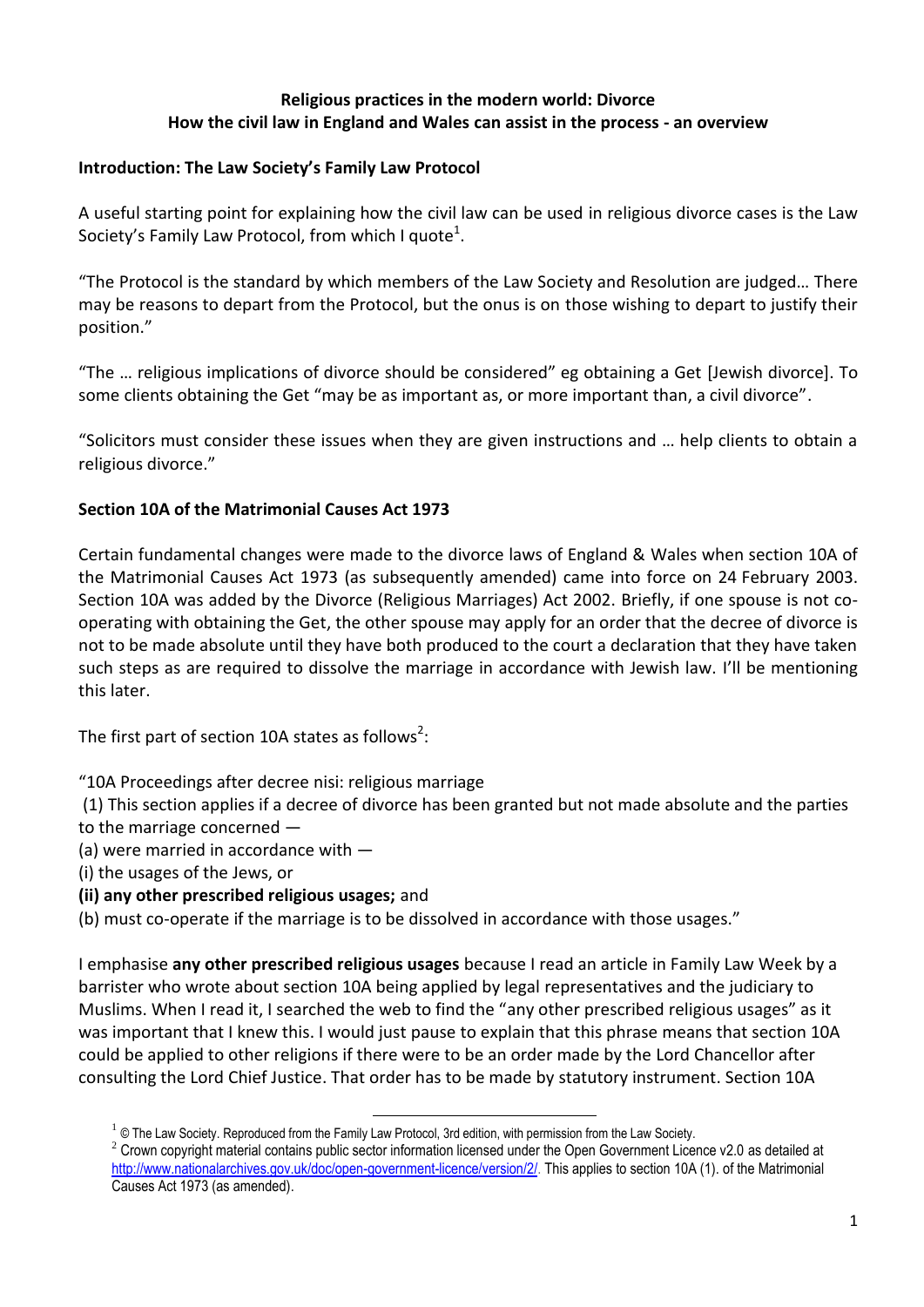would then apply to them. My search for such a statutory instrument was fruitless, so I asked the barrister to tell me where I could find it. She was unable to do so, as no such order had been made. The result was that her article was hurriedly removed from the website and I then received an e-mail from her, seeking my approval to the article which had been amended.

The court has discretion as to whether or not to grant an order delaying the decree absolute until the Get has been obtained and can cancel the order at any time. We are not aware of any case in which the judge has refused to grant the application.

In addition to section 10A, there are rules of court and Practice Directions governing the procedure in the courts. I have in mind some of the heavily amended Family Procedure Rules 2010 (known as rules of court) and certain Practice Directions which supplement the Family Procedure Rules and which are also quite heavily amended. I mention them in passing, but am not going into the detail about them today. Suffice it to say that section 10A and these many procedural aspects make it possible to assist a Jewish spouse when the other spouse is not co-operating with obtaining the Get, but that other spouse only wants the civil divorce. If the spouse who wants the Get applies to the court, the judge may refuse to make the divorce decree absolute until the Get has been obtained – this depends on suitable evidence being provided as to the reasons for the application. Section 10A will only be effective if the refusing spouse wants the decree nisi to be made absolute. If, however, the refusing spouse is not interested in having the divorce decree absolute, section 10A will not be helpful because the refusing spouse does not care about the civil divorce being made absolute any more than he or she cares about the Get being obtained.

# **The declaration and the certificate**

If the application is successful and the Get has been obtained, the rules of court and Practice Directions specify the form and content of the declaration to be made by both husband and wife that they have their Get, thereby clearing the way for the divorce to be made absolute.

Normally, a certificate to the effect that the Get has been obtained must accompany the declaration. That certificate has to be given by a "relevant" religious authority (ie a Beth Din). The husband or wife who has made the application for the divorce not to be made absolute is the one who considers that the particular Beth Din which has finalised the arrangements for the Get is acceptable to him or her.

Now listen to this. It's important to understand what is meant by a "relevant" religious authority. It would be any Beth Din that certifies that the Get has been obtained. That Beth Din may be Orthodox, Masorti, Liberal or Reform. These are the different movements within Judaism, but only the certificate of an Orthodox Beth Din would be universally accepted when both spouses are also Orthodox – as would mostly be the case. This is so even if they now consider themselves not to be Orthodox because they have joined one of the other movements in Judaism. A Get from a non-Orthodox Beth Din does not gain this universal recognition and many divorced wives who have subsequently remarried and gone on to have children in ignorance of this fact have suffered enormously due to a lack of awareness of this aspect – especially those children, for they are mamzerim, who will forever be unable to marry someone under Orthodox auspices. Tragically, this will also apply to all their descendants, whether male or female. This is extremely important if one such child were to have become religiously observant within Orthodoxy, but only subsequently found out that he was a mamzer or she was a mamzeret, as a person with such a stigma could only marry another mamzer or mamzeret or a convert to Orthodox Judaism – but then it would be highly unlikely that they could find an Orthodox rabbi to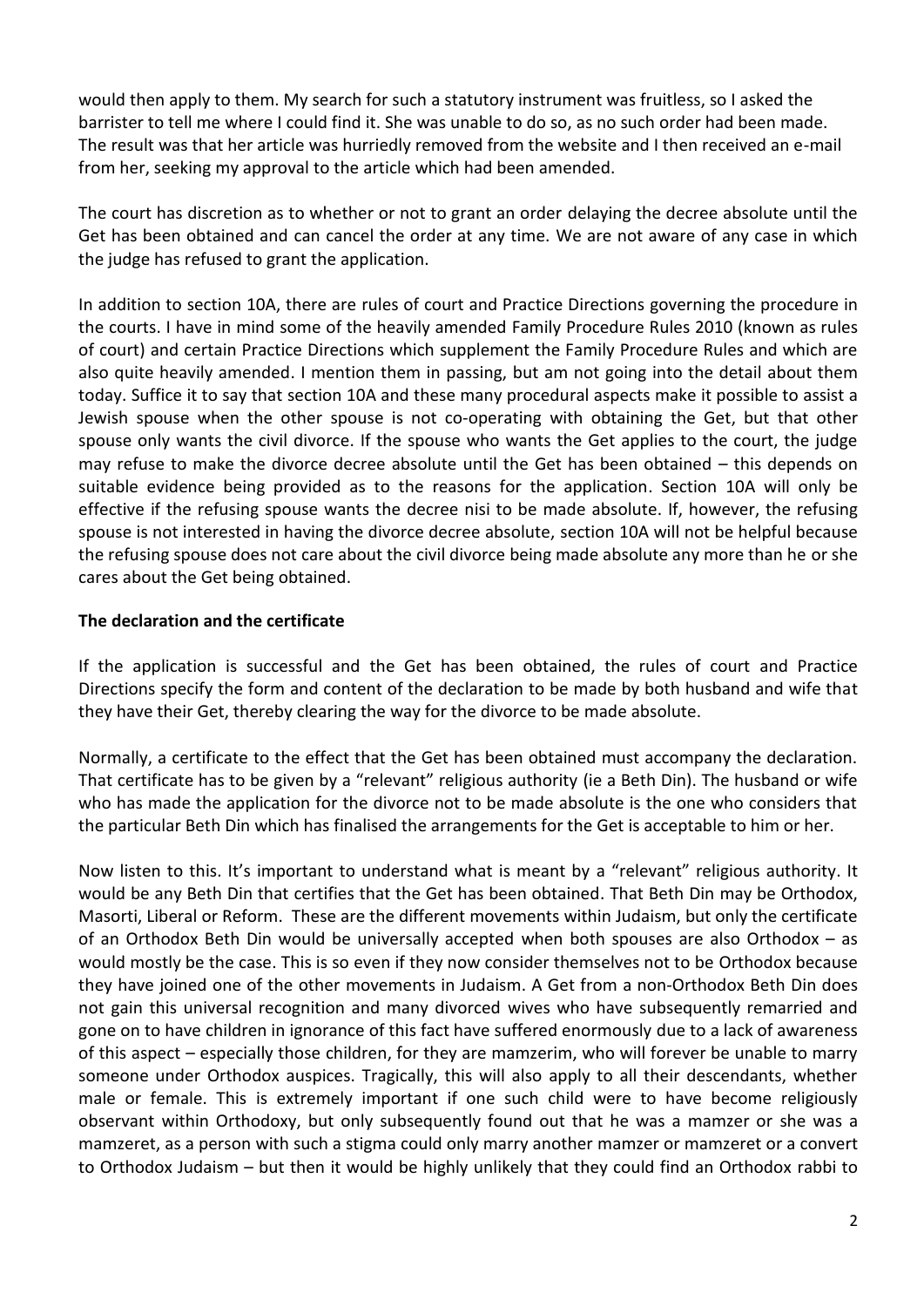officiate at the wedding because no one wants to create a community of mamzerim which would happen if they in turn were to have children.

## **Raising the Get as an issue in the civil divorce proceedings – building it into the negotiations**

The Get can and should be raised direct with the other spouse if the relationship is amicable. If this is not possible, it should be raised with the other spouse's solicitor. During a mediation, it would be prudent for advice to be given about the Get alongside the mediation process.

There is normally always something to negotiate over regarding finances or arrangements for the children that one spouse can concede because he or she doesn't feel too strongly about it. If the Get issue is not raised early in the course of the civil proceedings, this can lead to problems of delay and blackmail, as the refusing spouse wishes to get a better deal than the court would allow for the finances or arrangements for the children. Essentially, it is an abuse of Jewish Law if a spouse refuses to give or accept the Get. It is an ongoing exercise of control over the life of the refused spouse, who will be unable to remarry under Orthodox auspices. Moreover, the refused spouse can suffer dreadfully from the psychological or emotional abuse to which he or she is subjected by the refusing spouse in not co-operating with the Get. This is why I emphasise using negotiation tactics during the divorce proceedings to avoid the problems and pitfalls that may arise.

I received interesting feedback from Geraldine, who had read Getting your Get. She told me she had obtained the Get before the civil divorce, which meant there was less pressure and it made her feel stronger about negotiating over the other matters. She said she had nudged her solicitor at every opportunity and this was a successful strategy. She added that, because she had read Getting your Get, the Get became an issue in the divorce much earlier on in the process than if she had not read it.

The problems surrounding refusal of a Get have been well documented. Both husband and wife need to co-operate in order for the Get to be obtained. Going back to basics, the husband is expected to give the Get and the wife is expected to accept it. If one of them refuses to do this, there can be no Get and problems of Agunim, Agunot and mamzerim can arise.

# **DIY divorce**

Let me turn briefly to DIY divorce. If a client wishes to take advice about various matters before conducting the divorce him/herself, it would be prudent for the solicitor to give advice about the desirability of obtaining the Get before decree absolute or at the latest to make use of Get Clauses and Undertakings if the finances have not yet been finalised, even if they have the decree absolute.

#### **Get Clauses and Undertakings**

If the decree absolute has been granted, it's too late to use section 10A, as it can only be used after decree nisi. There is, however, another opportunity to obtain the Get – this is before the final financial order. In this case, cross undertakings to obtain Get should be included in the final financial order. An undertaking is a promise to the court and is as binding as a court order. It's called a cross undertaking because the husband undertakes to give the Get and the wife undertakes to accept it.

Get clauses are conditions to give and receive a Get which are included in a financial consent order and made by the civil court. A consent order is the legal document by which financial matters are finally agreed and this often happens after the civil divorce. To ensure that the undertakings are